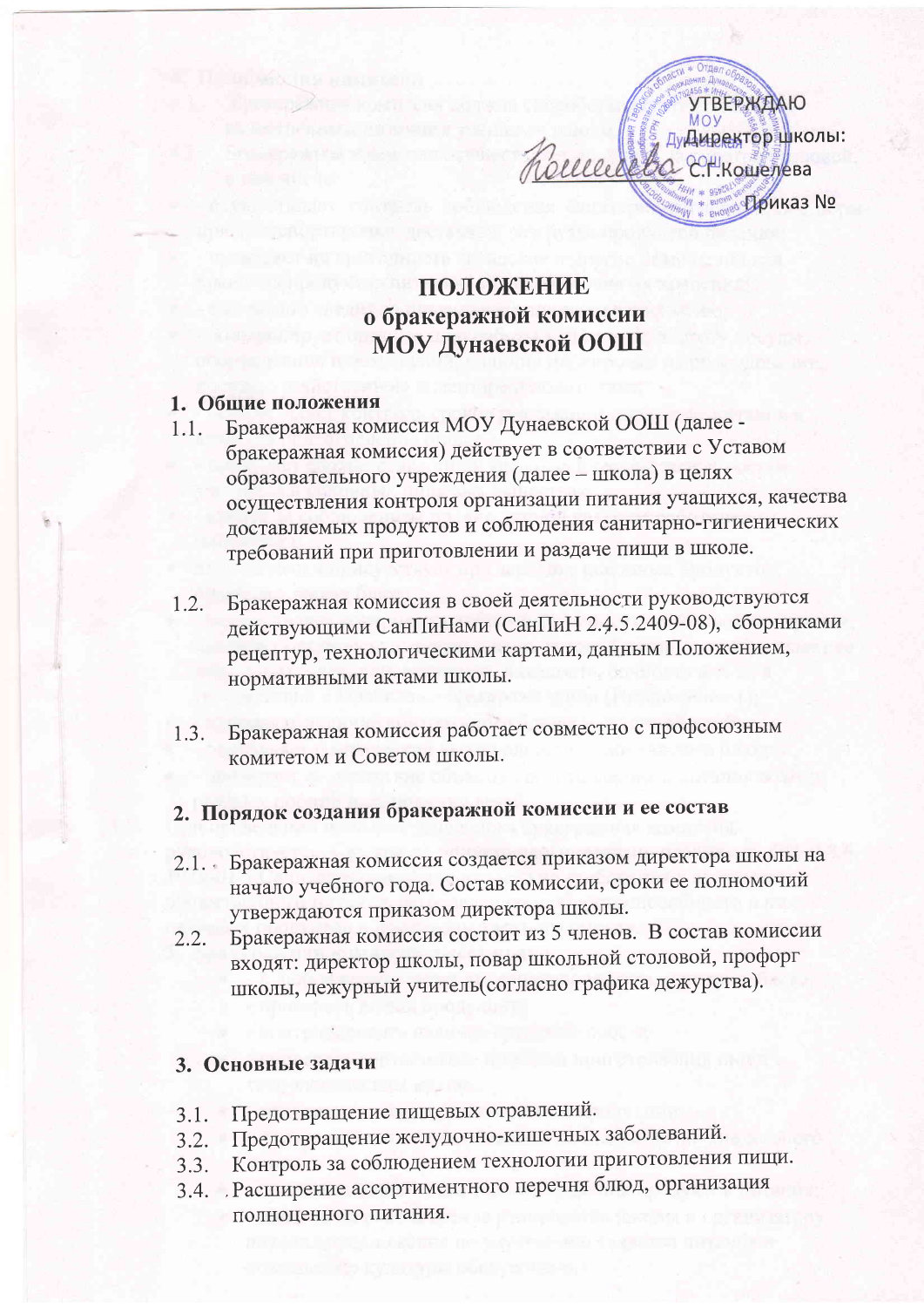#### 4. Полномочия комиссии

- $4.1.$ Бракеражная комиссия должна способствовать обеспечению качественным питанием учащихся школы.
- 4.2. Бракеражная комиссия осуществляет контроль за работой столовой, в том числе:
- - осуществляет контроль соблюдения санитарно-гигиенических норм при транспортировке, доставке и разгрузке продуктов питания;
- - проверяет на пригодность складские и другие помещения для хранения продуктов питания, а также условия их хранения;
- - ежедневно следит за правильностью составления меню;
- - контролирует организацию работы в столовой, чистоту посуды, оборудования и помещений, наличие маркировки на оборудовании, посуде, хозяйственном инвентаре и полотенцах;
- - осуществляет контроль сроков реализации продуктов питания и качества приготовления пищи;
- - проверяет соответствие пищи физиологическим потребностям учащихся в основных пищевых веществах;
- - следит за соблюдением правил личной гигиены работниками пищеблока;
- периодически присутствует при закладке основных продуктов, проверяет выход блюд;
- - осуществляет контроль за доброкачественностью готовой продукции. проводит органолептическую оценку готовой пищи, т. е. определяет ее цвет, запах, вкус, консистенцию, жесткость, сочность и т. д., в соответствии с Правилами бракеража пищи (Приложение 1);
- - проверяет наличие контрольного блюда и суточной пробы:
- - определяет фактический выход одной порции каждого блюда;
- - проверяет соответствие объемов приготовленного питания объему разовых порций и количеству детей.
- $4.3.$ При проведении проверок пищеблока бракеражная комиссия руководствуется -Санитарно-эпидемиологическими правилами СП 2.3.6. 1079-01 «Санитарно-эпидемиологические требования к организации общественного питания, изготовлению и оборотоспособности в них пищевых продуктов и продовольственного сырья».

#### 5. Бракеражная комиссия имеет право:

- - в любое время проверять санитарное состояние пищеблока;
- - проверять выход продукции;
- - контролировать наличие суточной пробы;
- - проверять соответствие процесса приготовления пищи технологическим картам;
- - проверять качество поставляемой продукции;
- - контролировать разнообразие и соблюдение двухнедельного меню;
- . проверять соблюдение правил хранения продуктов питания;
- - вносить на рассмотрение руководства школы и организатору питания предложения по улучшению качества питания и повышению культуры обслуживания.